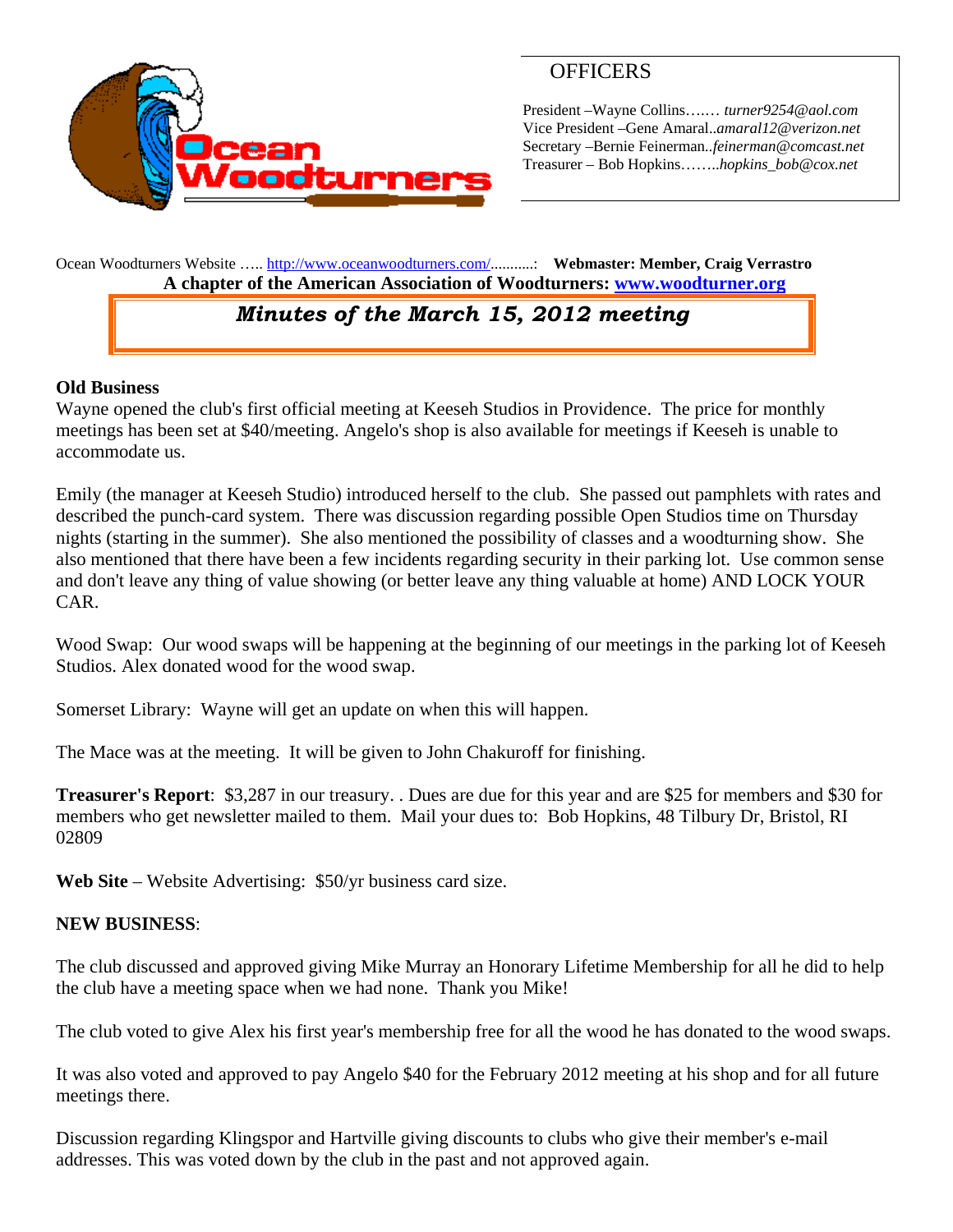Another idea by a member was to have two shorted demos if one longer demo cannot be found. There was also interest in having a metal-spinning demo.

 There was discussion regarding having a QR Code made for the club, so people with Smart Phones could quickly scan it and link to our website.

Club shirts were mentioned but no conclusion was reached



Ken Guarneri showed a Sorby 7/8" bowl gouge that he modified by changing the grind to a fingernail edge and replacing the handle with a 20" handle that then was bored to accept #9 shot to add more heft to the gouge



.The club processional Mace project for URI is ready for finishing by John Chakuroff



Mike Murray showed a Cherry burl hollow form and a spalted Maple hollow form

Paul Tavares showed an 8" segmented vessel using Walnut and Maple, and a spalted Maple bowl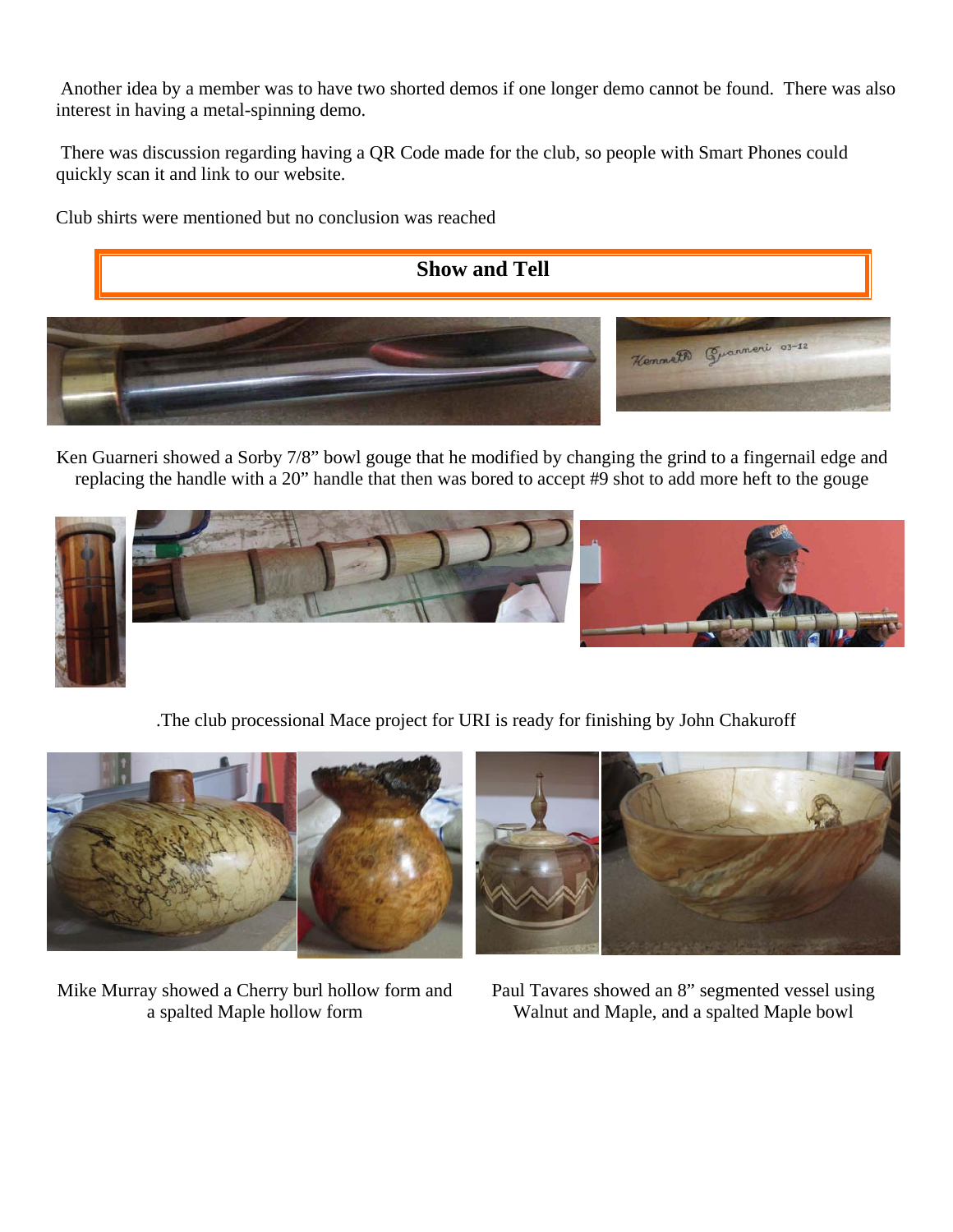Mike Cyr showed a Mimosa covered bowl, a Maple bowl, and Maple platter



*I used a flexible shaft grinder with a very small solid carbide bit. The bits are the same type as Binh Pho uses; he has them listed on his web site. The texturing is a small bit with a ball on the end. It is made by continuously tapping the wood until it is all textured* 





A chunk from a burn pile that was reworked with difficulty into a bowl and might be Sugar Maple. It was very porous and difficult to finish and is 4 wide by 7 tall.

Quilted Maple platter 10" x 1.5"

### **Demonstration**  Coffee Scoop demo by Dave Eaton..

Here are some pictures from the Coffee Scoop demonstration, followed by a write up from Richard Hunt for the Scoop that Dave Eaton provided

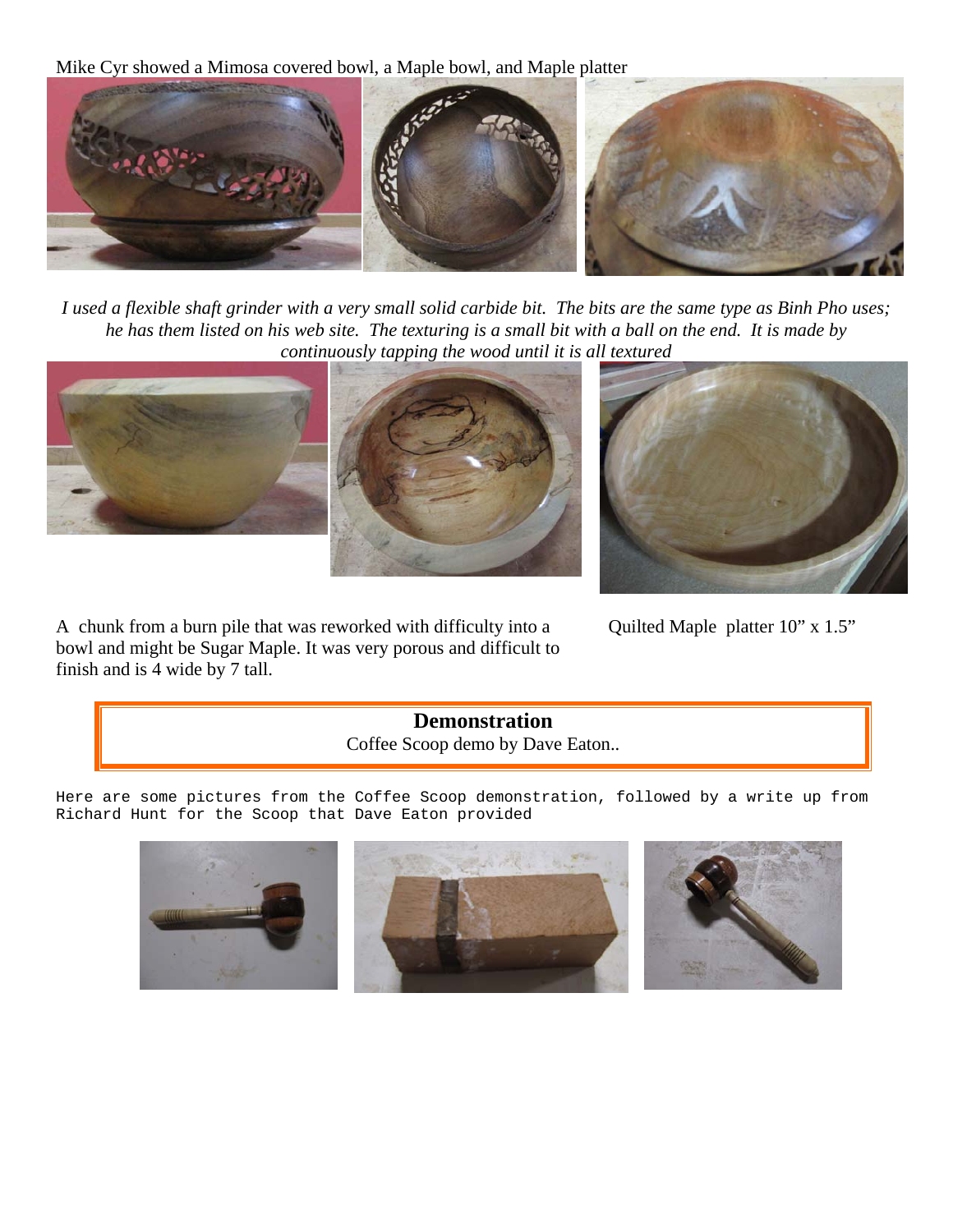





#### **Making a coffee scoop using a Lathe by Richard Hunt, CNEW**

Description: Scoop bowl enough to hold little over 2 table spoons. Design is based on an article in Woodturning Design, August 2011 written by Mike Peace. http://www.woodturningdesign.com/

#### **Materials:**

1. **Scoop** block of wood: 4 " long and 2" X 2" depth and width. The block contains a separate piece of wood, about ¾ " thick glued between and upper and lower pieces. This will provide a band the handle will be attached to.

2. **Handle**: At least 6 "length and 7/8" by 7/8" thick.

#### **Tools:**

1. Roughing gouge for turning the handle and scoop into a round cylinders. I use a small rouging gouge often used for pen turning, Spindle gouge and Skew chisel

**Finished dimensions**: